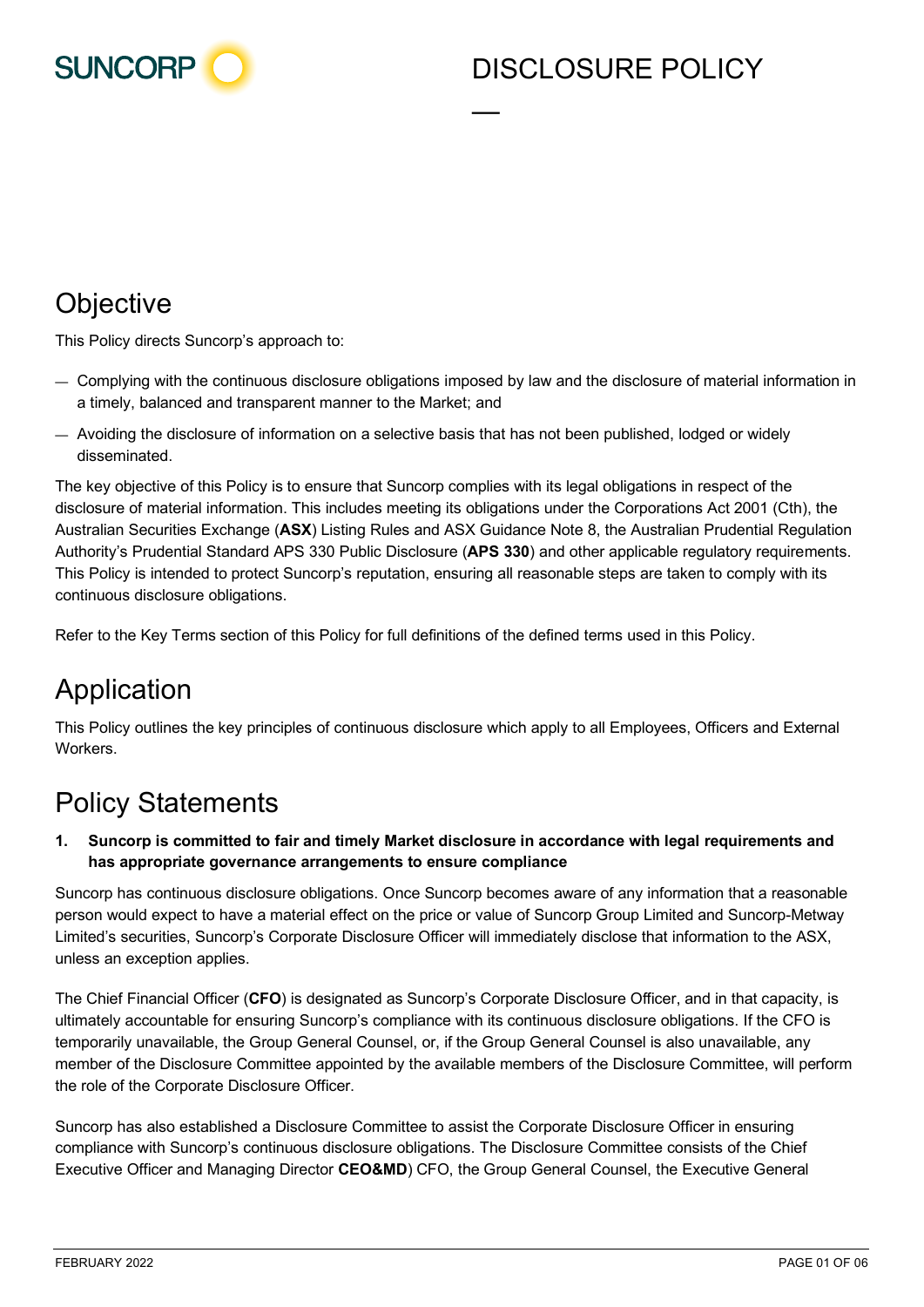Manager Corporate & Regulatory Affairs, Head of Investor Relations, and any other members added at the CFO's discretion from time to time.

#### **2. Suncorp ensures equal access to Price Sensitive Information for all Analysts, investors, shareholders and the Market**

Suncorp will avoid disclosing any Price Sensitive Information on a selective basis. Specifically, Suncorp will not:

- Disclose Price Sensitive Information at any meeting with an investor or Analyst without formally disclosing it to the Market beforehand;
- Comment on Price Sensitive Information not already disclosed to the Market; or
- Answer any questions raised in relation to Price Sensitive Information not already disclosed to the Market. If such a question is taken on notice and the answer would involve the release of Price Sensitive Information, the information will be released through the ASX before responding.

The Corporate Disclosure Officer will ensure the Market is fully informed of its strategy and financial performance by providing equal access to information for all Analysts, investors and shareholders.

#### **3. Suncorp provides the ASX with all material briefings prior to Market release**

The Corporate Disclosure Officer will ensure all material information is released to the ASX prior to any briefings with the media, Analysts, investors and shareholders. Information released to the ASX will also be published on the Suncorp Group website after it has been released to the ASX and is retained for at least three years. An exception is permitted if a strict embargo is in place, the ASX is not trading and an announcement is made prior to it reopening.

#### **4. Suncorp is to ensure the confidentiality of Price Sensitive Information about corporate transactions**

Suncorp will seek to protect the confidentiality of Price Sensitive Information pertaining to corporate transactions. The obligation of confidentiality forms part of Suncorp's code of conduct, which applies to all Officers, Employees and Contingent Workers. Suncorp will also obtain appropriate confidentiality undertakings from third parties.

Suncorp will take appropriate action should any Price Sensitive Information be leaked.

#### **5. All breaches of continuous disclosure obligations are to be immediately reported and actioned**

If Employees or Contingent Workers (other than Officers) suspect or become aware of information that may require disclosure or if any Price Sensitive Information is inadvertently disclosed before release to the ASX, they must immediately report such information to their relevant Senior Leadership Team (**SLT**) member and the Corporate Disclosure Officer.

If Officers suspect or become aware of information that may require disclosure or if any Price Sensitive Information is inadvertently disclosed before release to the ASX, they must immediately report any such information to the Corporate Disclosure Officer.

The Corporate Disclosure Officer will arrange for an announcement to be made to the ASX and published on the Suncorp Group website as soon as practicable.

#### **6. Suncorp nominates Authorised Spokespersons to deal with the Market**

To ensure the integrity of all information disclosed to the Market, only Authorised Spokespersons may disclose matters concerning Suncorp to the Market. At all times, Authorised Spokespersons must be aware of the need to avoid selectively disclosing information which is not publicly available.

All meetings with Analysts, investors or shareholders are coordinated by the Investor Relations team and the Investor Relations team will maintain records of the information disclosed at these meetings.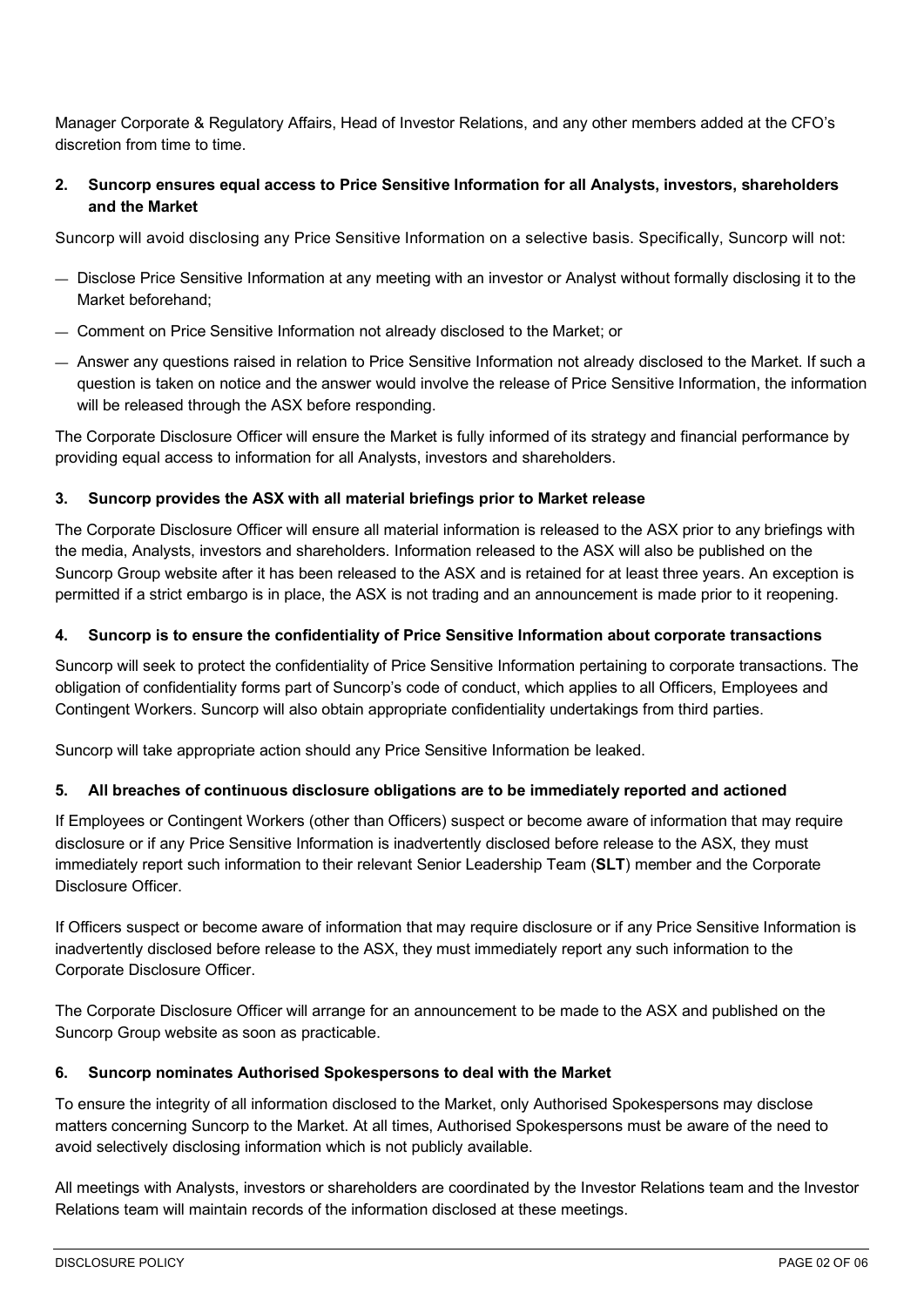#### **7. Meetings with Analysts, investors and shareholders are to be appropriately monitored and recorded**

To ensure that Suncorp complies with its continuous disclosure obligations, meetings with Analysts, investors or shareholders will be monitored. Where practicable, Suncorp will provide live audio and/or video webcasts of its Annual General Meeting and results presentations on the Suncorp Group website and subsequent access on the Suncorp Group website to enable replaying at a later time.

#### **8. Suncorp institutes Market briefing Blackout Periods in the lead-up to the release of its half-year and fullyear results announcements**

Suncorp institutes Market briefing Blackout Periods in the lead-up to the release of the half-year and full-year results announcements. During the Blackout Period, Suncorp will not discuss its financial performance or forecasts with Analysts, investors, shareholders or the media, unless that information has already been disclosed to the ASX. There are limited exceptions where meetings cover only general background/historical information regarding Suncorp. Prior approval for such meetings will be obtained from the Corporate Disclosure Officer and the meetings will be attended by a member of the Investor Relations team.

#### **9. Suncorp will monitor and appropriately respond to Analysts' reports and Consensus Forecasts**

Suncorp recognises the important role Analysts play in assisting the establishment and maintenance of an efficient market with respect to Suncorp Group Limited and Suncorp-Metway Limited's securities. However, Suncorp is not responsible for, and does not endorse, any Analyst's report that contains commentary on Suncorp.

No comment or feedback is provided on financial forecasts, including profit forecasts prepared by Analysts, or on conclusions or recommendations set out in an Analyst report.

#### **10. Suncorp does not respond to Market speculation or rumours unless required to do so by law or the ASX**

Suncorp does not respond directly to Market speculation or rumours, unless required to do so under its continuous disclosure obligations or as otherwise required by law. However, where Suncorp becomes aware that a False Market in Suncorp Group Limited and Suncorp-Metway Limited's securities exists or is likely to exist, the Corporate Disclosure Officer may consider initiating a trading halt or releasing an announcement to the ASX ensuring all market participants are equally informed.

#### **11. Suncorp has appropriate processes and procedures to ensure accurate and timely disclosures in accordance with Prudential Standards**

Suncorp has internal controls, processes and procedures in place to ensure compliance with disclosure requirements under the applicable Prudential Standards, including the requirements under APS 330.

## Role Accountabilities and Responsibilities

#### **1. Board**

- Board members have an ongoing accountability to raise with the Corporate Disclosure Officer any information of which they are aware that may require disclosure;
- Considers any proposed ASX announcements referred to it by the Corporate Disclosure Officer; and
- Oversees Suncorp's compliance with this Policy.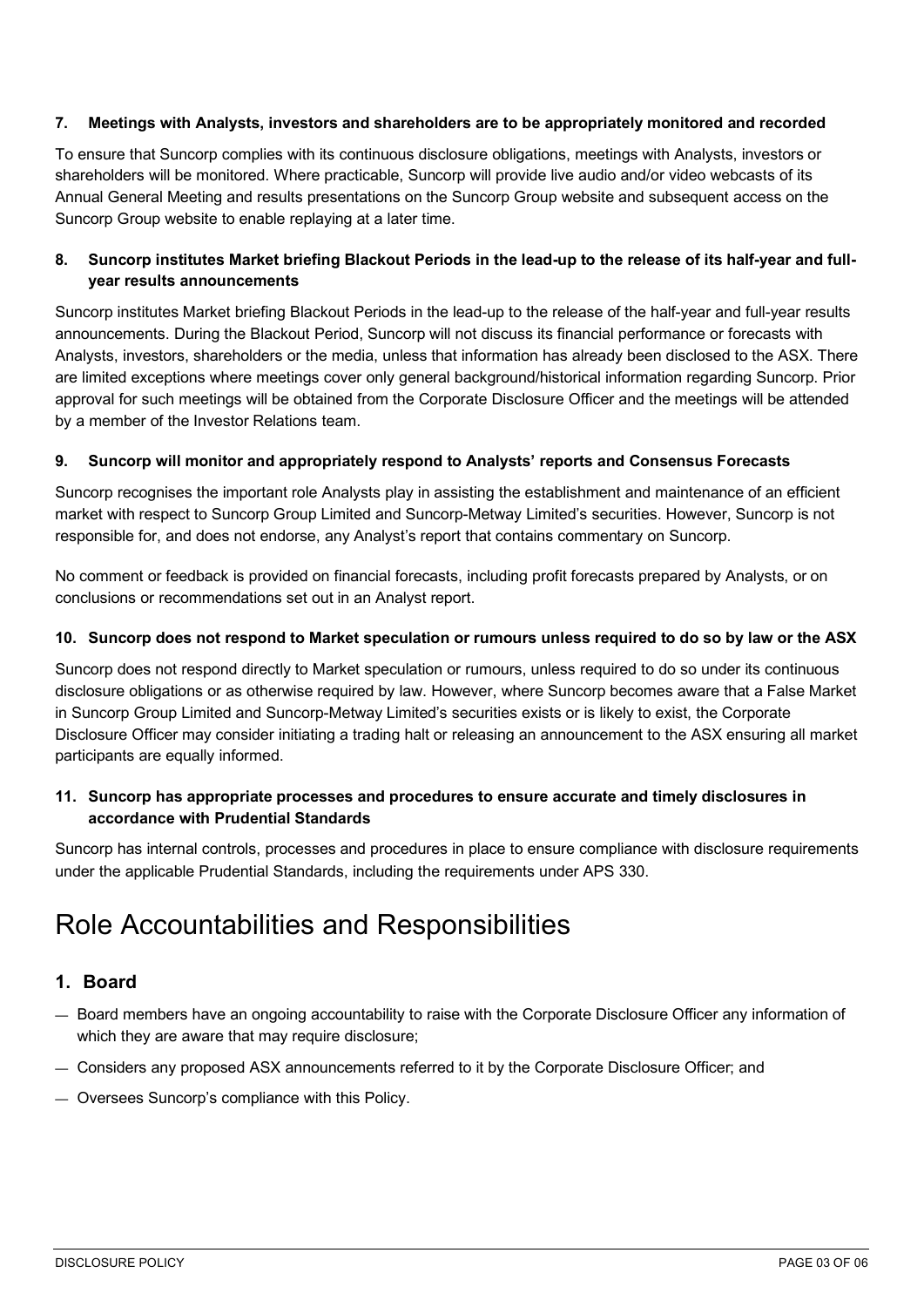## **2. Group CEO**

— In addition to the accountabilities as a member of the Senior Leadership Team (SLT), the Group CEO is accountable for delivering the profit announcement and financial statements to the Market, as approved by Board, ASX disclosures and shareholder communications and Regulatory Reporting.

### **3. Corporate Disclosure Officer (CFO or applicable delegate)**

— Accountable for ensuring compliance with continuous disclosure requirements, including:

- Assessing the potential materiality of information and making decisions on information to be disclosed to the Market;
- Overseeing and coordinating the disclosure of information to the ASX, Analysts, investors, shareholders, media and the public;
- Seeking to ensure that any announcements are made in a timely manner, are not misleading, do not omit material information and are presented in a clear, balanced and objective way; and
- Referring any announcement considered to be a matter of key significance to the Board or a sub-committee of the Board for consideration.
- Responsible for ensuring:
	- This Policy and any related procedures are maintained and updated as required; and

— Officers and Employees are educated regarding this Policy and related procedures and ensures Contingent Workers have access to these documents.

- CFO is accountable for ensuring the following:
	- monitoring and managing key stakeholder relationships including with ratings agencies, media, investors and analysts; and

— developing and delivering the process to present and communicate SML's and SGL's market and financial result disclosures, including APRA Prudential Standard APS 330 Public Disclosure report, as approved by the Board.

### **4. Executive Leadership Team (ELT)**

- ELT members have an ongoing responsibility, and by a standing item at the conclusion of each meeting of the ELT, are required to notify the Group CEO if they are aware of information, or if information has emerged from the meeting, that may require disclosure.
- The Corporate Disclosure Officer or the Disclosure Committee may from time to time request the participation of other members of the ELT in:
	- The decision-making process regarding the disclosure of certain information; and
	- The preparation and approval of the content of ASX announcements, as required.

### **5. Employees, Officers and External Workers**

— Accountable for immediately reporting any potential or actual breaches of this Policy to the relevant ELT member and the Corporate Disclosure Officer.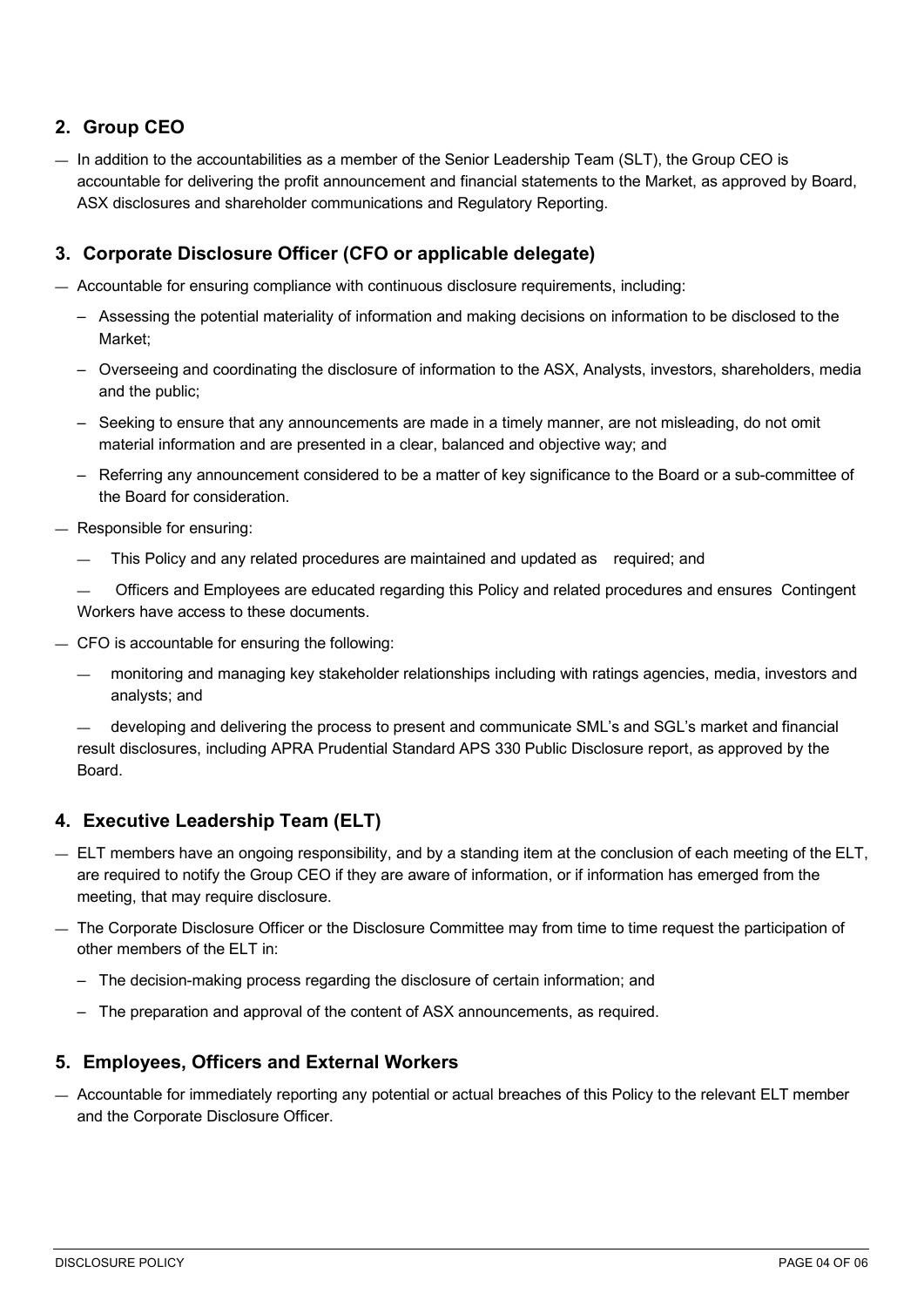## **6. Investor Relations Team**

- Is Responsible for ensuring the following:
	- Effective engagement with Analysts, investors and shareholders including arranging meetings and identifying, building and maintaining relationships;
	- Supervises Suncorp's continuous disclosure and Market communications requirements;
	- Monitors the Consensus Forecasts of Analysts' predictions for Suncorp's financial performance and profits;
	- Supervises Suncorp's financial reporting for the half-year and full-year results, APS 330 requirements and the Annual General Meeting, including preparation of presentations and Analyst information; and
	- Manages the relationship with credit rating agencies and coordinates annual rating reviews.

## Policy Exemptions

No exemptions apply to this Policy. Country level policies should only be developed where there are local legal or regulatory requirements to do so.

# Policy Breaches

All Policy breaches must be recorded in Suncorp's Integrated Risk Issue and Incident System (IRIIS) in accordance with the Incident Management Standard, with the Policy Owner notified. Non-compliance with this Policy may result in disciplinary action (including termination of employment).

To the extent that this Policy imposes obligations on Suncorp, including its Employees, Officers and External Workers, it does not form a contractual term, condition or representation.

# Key Terms

| Analysts                   | Investment analysts at major brokerage firms, institutional investment firms and<br>credit rating agencies that produce written research, earnings forecasts and<br>valuations on Suncorp Group Limited.                                                                                                                       |
|----------------------------|--------------------------------------------------------------------------------------------------------------------------------------------------------------------------------------------------------------------------------------------------------------------------------------------------------------------------------|
| Authorised<br>Spokesperson | The following people are authorised to speak to Analysts, investors,<br>shareholders and media with regard to the financial affairs of Suncorp:<br>- The Chairman, Group CEO and CFO;<br>- ELT members; and                                                                                                                    |
|                            | - The Executive General Manager Corporate & Regulatory Affairs, Head of<br>Investor Relations and Executive Manager Investor Relations.                                                                                                                                                                                        |
|                            | Where appropriate, other senior executives may act as spokespersons following<br>authorisation from their appropriate SLT member and the Corporate Disclosure<br>Officer. Other Investor Relations Professionals and Corporate Affairs Managers<br>may act as spokespersons if authorised by the Corporate Disclosure Officer. |